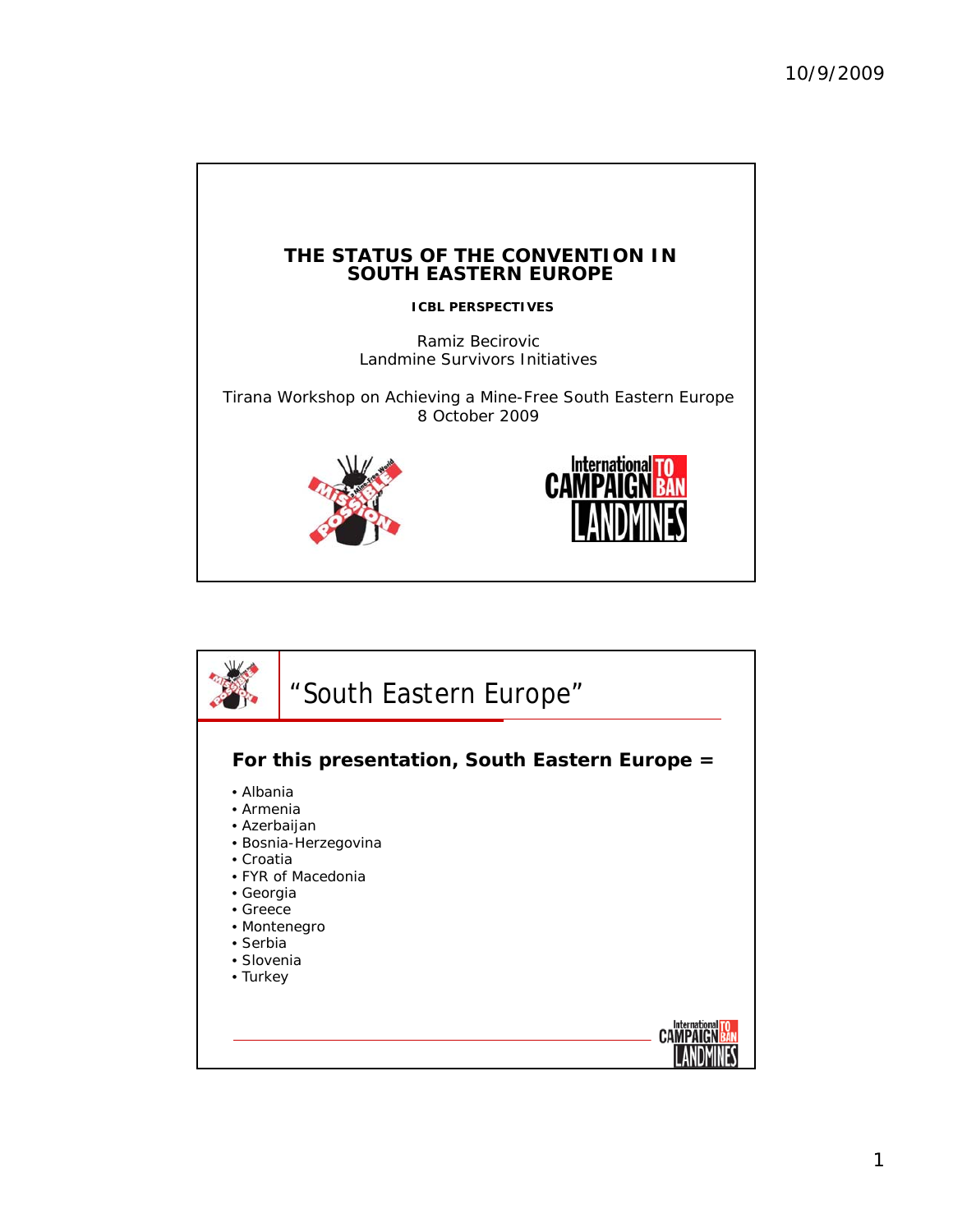

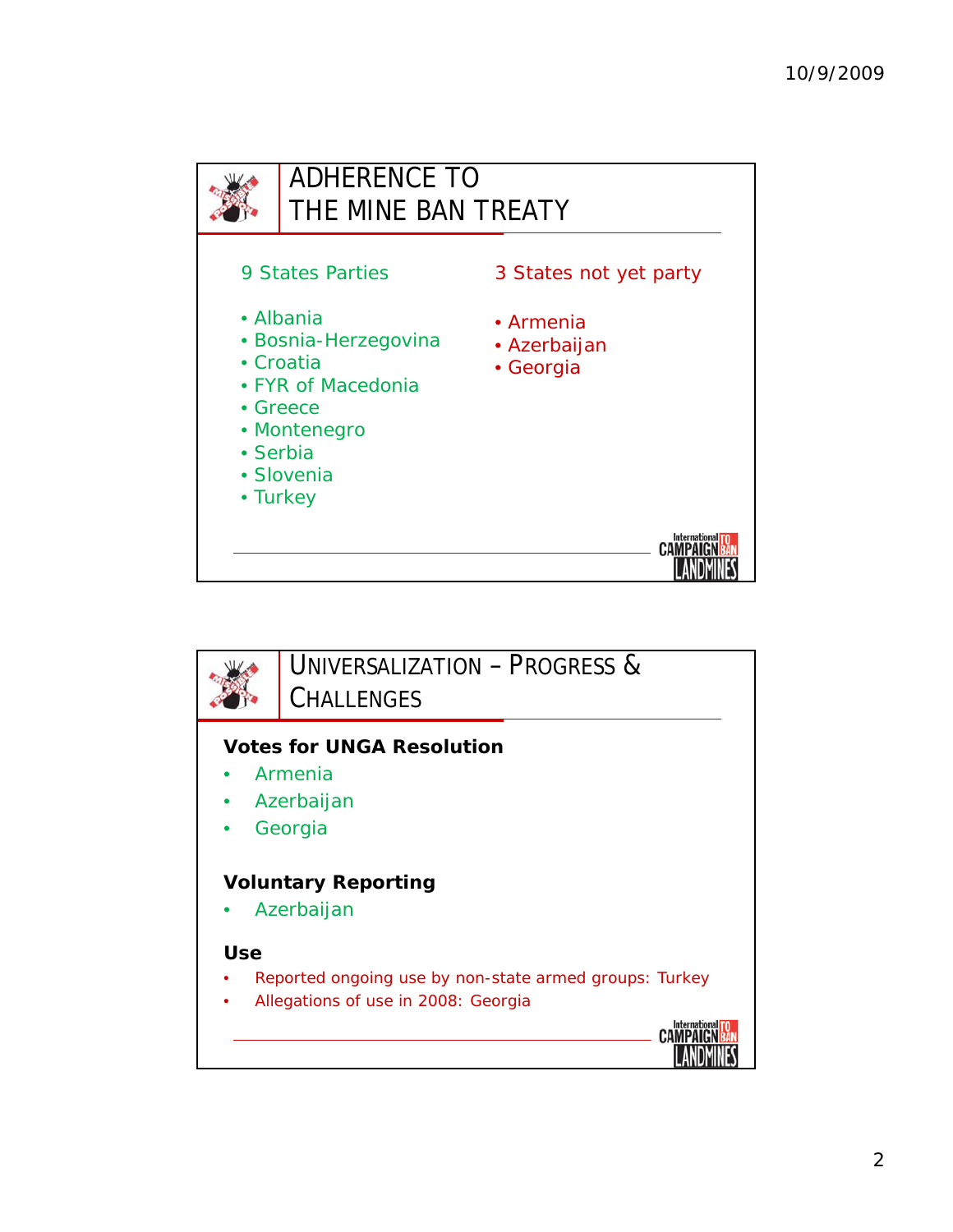



## IMPLEMENTATION PROGRESS & CHALLENGES: Mine Clearance

## **Completed**

• FYR Macedonia (1 March 2009)

## **Completion Likely Soon:**

- Albania (1 August 2010)
- Greece (1 March 2014)
- Montenegro (1 April 2017)
- Serbia (1 March 2014)

## **Extensions granted**

- Bosnia-Herzegovina (1 March 2009/ 1 March 2019) • Croatia (1 March 2009 / 1 March
- 



**CAMPAIGN BAN**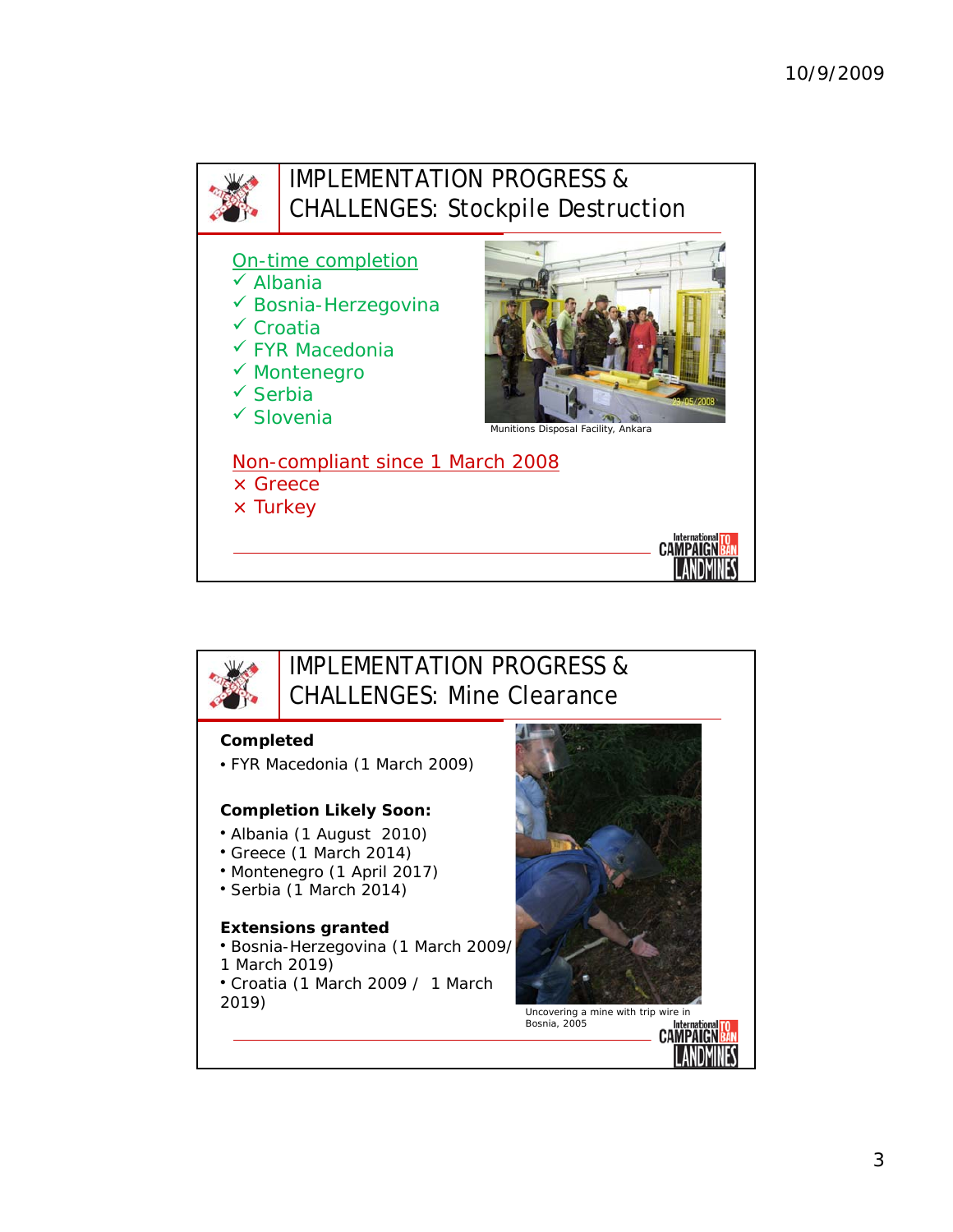